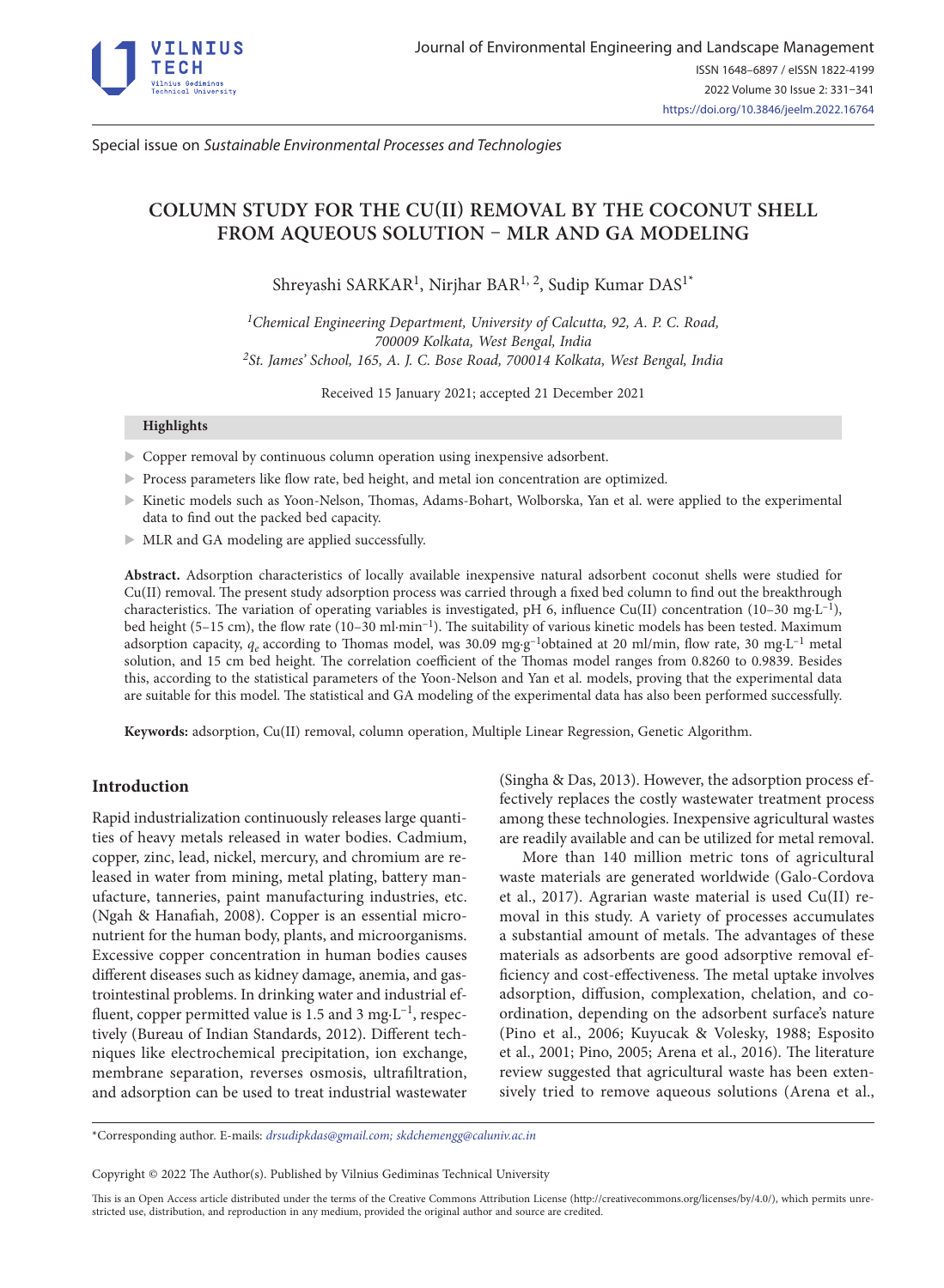2016; Singha & Das, 2011; Sarkar & Das, 2016b). Here, the coconut shell was used for copper removal.

The coconut shell consists of lignin (33.30 wt%), cellulose (30.58 wt%), hemicellulose (26.70 wt%), water (8.86 wt%), and ash (0.56 wt%) (Arena et al., 2016). This material is water-insoluble, chemically stable, and has good mechanical strength. The experimental investigation reported using coconut shell powder, i.e., *Cocosnucifera*, as an adsorbent in fixed-bed.

Statistical analysis of the data is essential, and the approach of analysis of data to extract hidden information using machine learning has also become popular in the recent past (Nag et al., 2020; Das et al., 2019; Mandal et al., 2020; Ghosh et al., 2021; Nag et al., 2019). In this regard, the use of MLR (multiple linear regression) has been used by researchers in the recent past.

Using the genetic algorithm for modeling purposes has also become highly fruitful for analyzing data and extracting information (Nag et al., 2019, 2020; Das et al., 2019; Mandal et al., 2020; Ghosh et al., 2021; Mitra et al., 2019). The prediction of percentage removal can be made using GA to validate the data.

### **1. Experimental**

## **1.1. Bioadsorbent preparation**

The coconut shell was used as the bio-sorbent. After collection, it was crushed and ground. 0.1 N NaOH and 0.1 N  $H<sub>2</sub>SO<sub>4</sub>$  were used to remove the colour materials (Singha & Das, 2011; Sarkar & Das, 2016). Then after washing with distilled water, it was dehydrated at 105 °C for 6 hours. Finally, the coconut shell was sieved to get a particle size amounting to  $-44+52$  mesh size (250 to 350  $\mu$ m). Then it is stored in a desiccator.

#### **1.2. Metal solution preparation**

3.929 gm of copper(II) sulphate pentahydrate was used to prepare a copper stock solution of concentration 1000 mg·L<sup>-1</sup>. Different copper(II) solution was prepared from standard solution (Sarkas & Das, 2016).

#### **1.3. Instrument and reagents used**

The reagents were used in analytical grade from Merck India. The instruments used were (1) WTW pH meter (Multi 340i/SET, Germany), (2) the BET analyzer (Quanta Chrome, USA), ASS (Model - AA 240 VARIAN, Australia), FTIR (Nicolet<sup>TM</sup>5N, Thermo Fisher, USA).

#### **1.4. Biosorption experiments**

The column diameter was 2 cm, and a height of 50 cm was used for the experiment. The desired amount of adsorbent was placed in glass columns. A peristaltic pump (Model-7535-04, Cole-Parmer, USA), pumped the desired concentration of the metal solution to the column from the top. Cu(II) ion in water samples was measured using atomic absorption spectrophotometer. Figure 1 shows the experimental setup.



Figure 1. Schematic diagram of experimental set up of column study: 1 – Reservoir tank with metal solution; 2 – Peristaltic pumps; 3 – Porous bed; 4 – Glass beads; 5 – Conical outlet section; 6 – Filter; 7 – Treated effluent storage

### **2. Results and discussion**

The BET surface area is  $0.52 \text{ m}^2/\text{g}$  and the point of zero charge is 6.62. The point of zero charge has been determined by the solid addition method (Singha & Das, 2011).

The coconut shell surface is a highly irregular, porous, and heterogeneous structure with fibrous texture shown in the SME (Figure 2).



Figure 2. Scanning electron microghaph (SEM) of coconut shell

The pH variation in the 2–7 was studied in batch experiments and shown in Figure 3. All of the investigations have been carried out three times to confirm the reproducibility of the experimental results. This reproducibility and the relative deviation have been measured as  $\pm 0.5$ % and ±2.5%, respectively. Copper is found to be present in different forms at different pH solutions.  $Cu^{2+}$  and  $Cu(OH)^{+}$ are the main forms at pH range of 2–6. The hydronium ions are predominant at the low pH. Therefore, copper(II) ions compete with  $H_3O^+$  ions to capture the coconut shell's useful adsorption site. With the increase of pH value starting from 2 up to 6, the Cu(II) adsorption is increased due to the electrostatic attraction between the surface of the adsorbent and the Cu(II) ion. At  $pH > pH_{PZC}$ , the coconut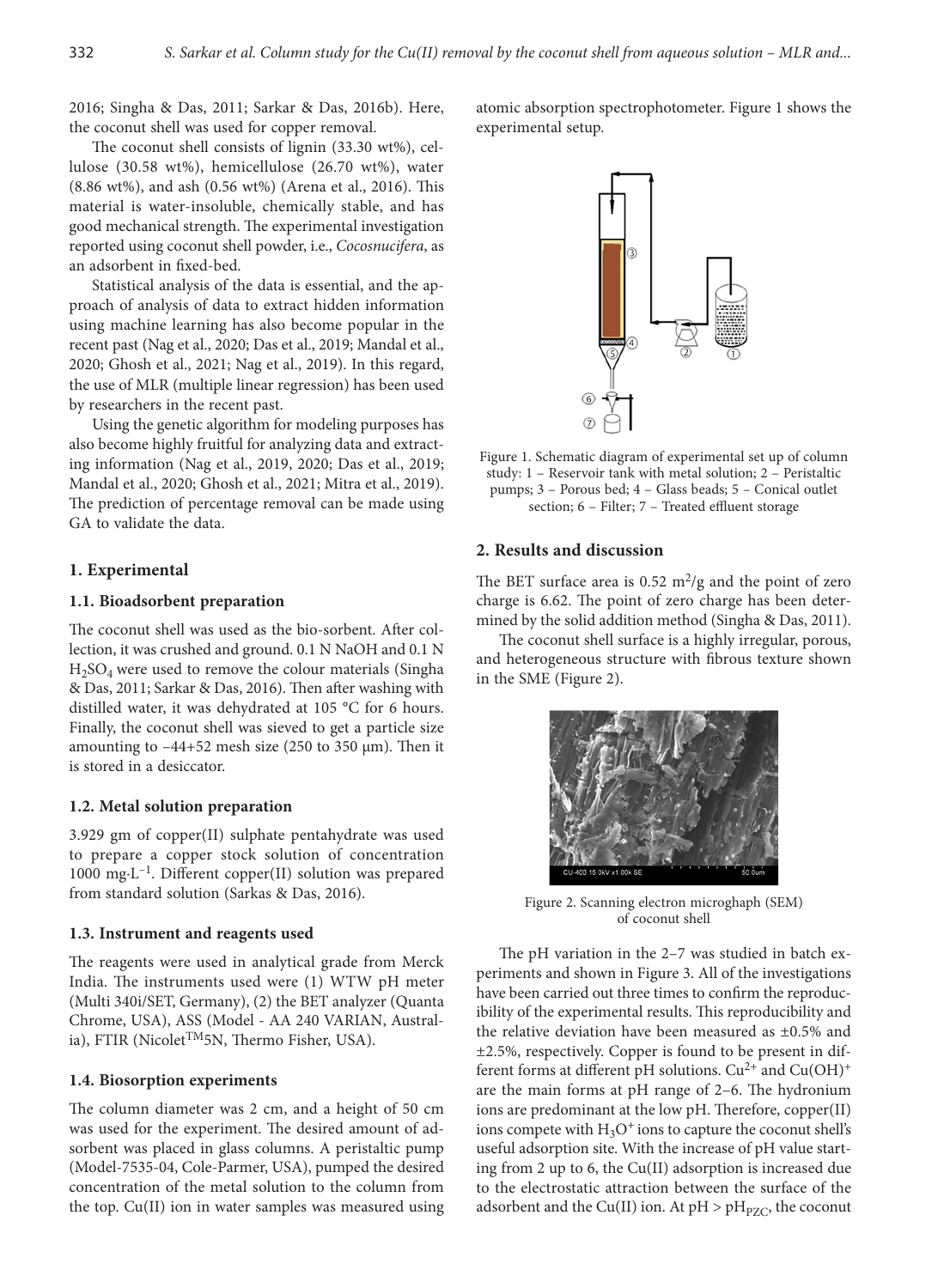shell's surface becomes negative, promoting the Cu(II) adsorption. At  $pH > 6$  there is a possibility of precipitation of  $Cu(OH)_{2}$ . At lower pH the Cu(OH)<sub>2</sub> is found to be more soluble than higher pH. Hence the optimum value of pH is 6 (Singha & Das, 2013; Ahmad et al., 2012). So, all experiments in a column study are carried out at pH 6. As the solution pH increases, the functional groups containing oxygen become deprotonated and enhance the electrostatic attraction. Then after the adsorption, the pH of the solution varies from 6 to 6.11.



Figure 3. Variation of pH on the Cu(II) adsorption: Initial Cu(II) concentration: 25 mg/L; Adsorbent dose: 10 g/L; Contact time: 5 h

#### **2.1. Flow rate variation**

Figure 4 shows the breakthrough curve. The breakthrough curves were steeper with a faster flow rate. The breakthrough time increased as the flow rate decreased, and the copper solution got more time for the adsorption. This phenomenon increased the breakthrough time at the lower flow rate, leading to the maximum Cu(II) removal. Other researchers also found similar results (Mitra et al., 2021; Sivaprakash et al., 2010).



Figure 4. Effect of flow rate for Cu(II) adsorption on coconut shell at constant bed height and influent metal ion concentration

## **2.2. Influence of metal ions concentration**

Figure 5 shows the breakthrough curve. The breakthrough curves are found to be steeper at higher concentrations. From this graph, it was clear that the breakthrough time decreased as the ion's influent concentration increased. Hence, the adsorption rate reduced with the rising metal ion concentration because higher metal ions were present at the limited adsorption sites. Due to this, saturation occurred more quickly than the lower metal ion concentration. The adsorption capacity was maximum at low metal ion concentration. Other researchers also found similar results. Similar observations are obtained by other researchers (Deepali, 2011).



Figure 5. Effect of influent metal ions concentration for the removal of Cu(II) on coconut shell at constant bed height and flow rate

### **2.3. Influence of packing height**

The removal process depended on the packed bed's height, and breakthrough time varied with packing height (Figure 6). The breakthrough curves were sharper with lower bed height. The adsorbent saturation took a much longer time



Figure 6. Effect of bed height of column for removal of Cu(II) on coconut shell constant flow rate and influent metal ion concentration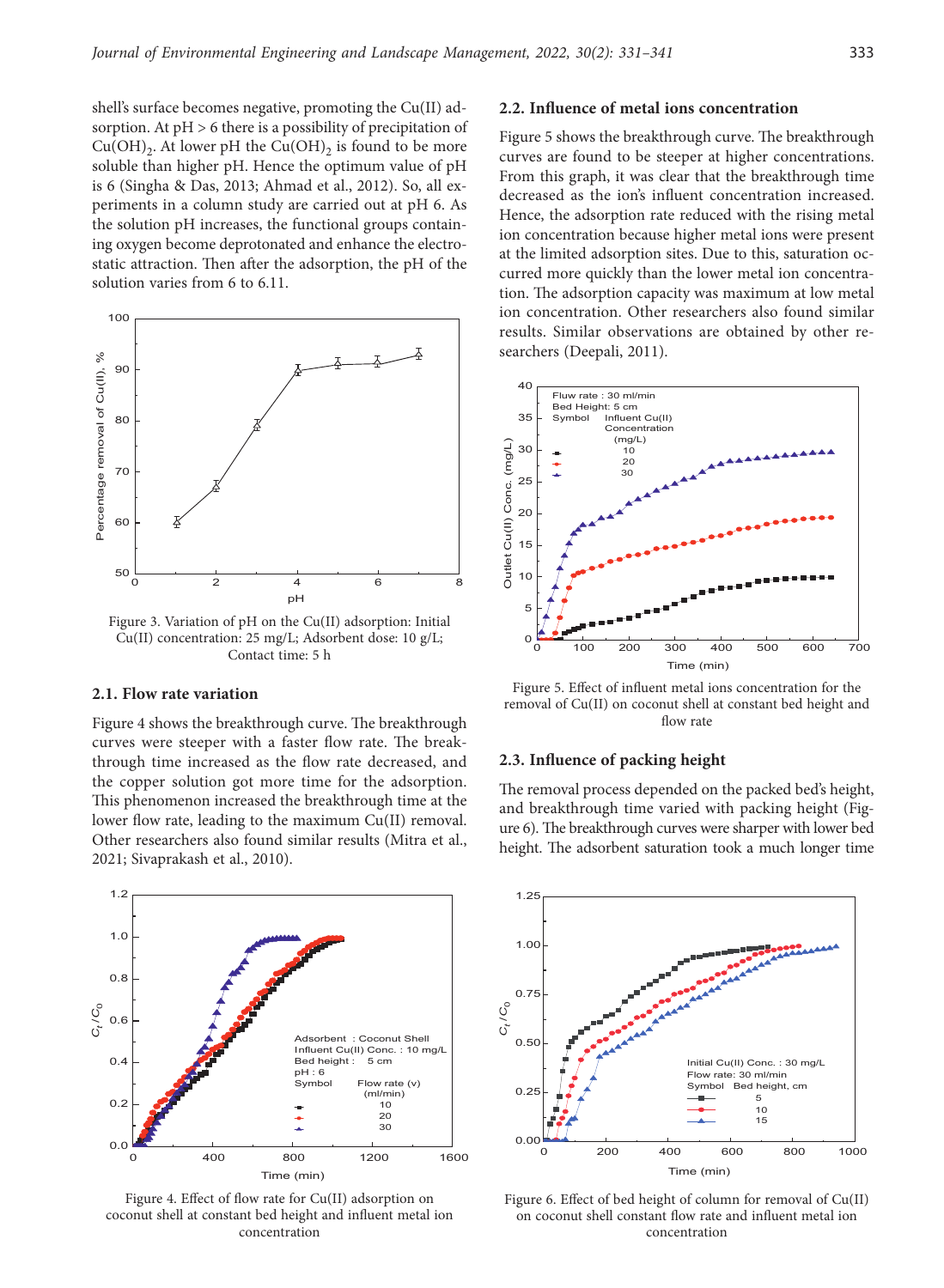as the packing height increased, and the metal solution got much more contact with the active sites in the bed. The maximum metal removal occurred at 15 cm bed height. At lower bed height, the amount of metal removal was lower than the higher packing height because, at lower packing height, metal solution got less adsorbent than the higher bed height. Other researchers also found similar results (Hasfalina et al., 2012; Nwabanne & Igbokwa, 2012).

## **2.4. Kinetic modeling**

The equation of maximum adsorption capacity is as follows:

$$
q_e = \frac{v}{1000w} \int_{0}^{t_{total}} (C_0 - C_t) dt; \tag{1}
$$

$$
q_{e\max} = \frac{q_{total}}{w}.\tag{2}
$$

#### **2.4.1. Bohart-Adams model (Bohart** & **Adams, 1920)**

It is based on surface reaction theory and expressed as:

$$
\ln\left(\frac{C_t}{C_o}\right) = k_{AB}C_0t - k_{AB}N_0\left(\frac{z}{\nu}\right).
$$
 (3)

The value of  $N_0$  and  $k_{AB}$  are calculated using  $\ln\left(\frac{C_t}{C_0}\right)$ 

0 versus *t* plot. As the flow rate increases,  $k_{AB}$  also increases. Table 1 shows the parameters with  $R^2$  that vary in the ranges of 0.5982–0.9907. The rate constant,  $k_{AB}$ , increases from  $5 \times 10^{-4}$  ml·min<sup>-1</sup>·mg<sup>-1</sup> to  $18.1 \times 10^{-4}$  ml·min<sup>-1</sup>·mg<sup>-1</sup> with the increases of the flow rate range from 10–30 ml·min–1 for constant bed height and concentration. The saturation concentration  $N_0$  reached a maximum at 20 ml·min<sup>-1</sup> flow rate.

#### **2.4.2. Yoon-Nelson model (Yoon** & **Nelson, 1984)**

It is expressed as:

$$
\frac{C_t}{C_0 - C_t} = \exp(k_{\text{YN}t} - k_{\text{YN}t}).\tag{4}
$$

The  $\tau$  and  $k_{YN}$  are found using 0  $\ln\left|\frac{C_i}{C_i}\right|$ *t*  $\left(\frac{C_t}{C_0-C_t}\right)$ versus

*t* plot. Table 2 shows the parameters. The breakthrough time,  $\tau$  decreased, and constant  $k_{YN}$  increased with the rise of flow rate. The value of *R*2 ranges from 0.6547–0.9891. The breakthrough time, τ, decreases from 444.800 to 217.644 min, and the rate constant,  $k_{YN}$  increases from  $0.0207 - 0.0071$  min<sup>-1</sup> with the rise of the flow rate range from  $10-30$  ml $\cdot$ min<sup>-1</sup>.

#### **2.4.3. Thomas model (Thomas, 1944)**

It assumes the Langmuir kinetic model is valid with no mass transfer and axial dispersion. It is expressed as:

$$
\ln(\frac{C_t}{C_0} - 1) = \left(\frac{k_{Th}q_e x}{Q}\right) - k_{TH}C_0 t.
$$
 (5)

Table 3 shows the parameters. With the increased flow rate, the  $q_e$  decreased, and  $k_{Th}$  decreased as the adsorbent dose increased. The range of *R*2 varies from 0.8260 to 0.9839. The rate constant,  $k_{Th}$  decreases from 0.61–0.11 ml·min–1·mg–1 as the adsorbent dose increases. From Table 3 the predicted maximum adsorption capacities,  $q_0$  were much higher than the experimental adsorption capacity. Hence, this model was inappropriate, and due to the rate-limiting step was either external or internal diffusion (Idan et al., 2017).

Table 1. Bohart-Adams model parameters using linear regression analysis

| Flow rate,<br>$\nu$ (ml·min <sup>-1</sup> ) | Influent concentration,<br>$C_0$ (mg·L <sup>-1</sup> ) | Bed height<br>(cm) | Rate constant,<br>$k_{AB} \times 10^{-4}$ (ml·min <sup>-1</sup> ·mg <sup>-1</sup> ) | Saturation concentration,<br>$N_0$ (g·L <sup>-1</sup> ) | $\mathbb{R}^2$ |
|---------------------------------------------|--------------------------------------------------------|--------------------|-------------------------------------------------------------------------------------|---------------------------------------------------------|----------------|
| 10                                          | 10                                                     | 5                  | 5.00                                                                                | 8.59                                                    | 0.8063         |
| 20                                          | 10                                                     | 5                  | 4.00                                                                                | 15.46                                                   | 0.8076         |
| 30                                          | 10                                                     | 5                  | 18.1                                                                                | 11.72                                                   | 0.5982         |
| 10                                          | 20                                                     | 5                  | 2.00                                                                                | 13.49                                                   | 0.8413         |
| 20                                          | 20                                                     | 5                  | 1.00                                                                                | 38.74                                                   | 0.8662         |
| 30                                          | 20                                                     | 5                  | 3.00                                                                                | 1.87                                                    | 0.9876         |
| 10                                          | 30                                                     | 5                  | 0.50                                                                                | 40.24                                                   | 0.9084         |
| 20                                          | 30                                                     | 5                  | 0.90                                                                                | 47.76                                                   | 0.9374         |
| 30                                          | 30                                                     | 5                  | 1.00                                                                                | 24.07                                                   | 0.9832         |
| 10                                          | 30                                                     | 10                 | 1.00                                                                                | 27.02                                                   | 0.9451         |
| 20                                          | 30                                                     | 10                 | 0.80                                                                                | 36.56                                                   | 0.9088         |
| 30                                          | 30                                                     | 10                 | 1.20                                                                                | 19.37                                                   | 0.9807         |
| 10                                          | 30                                                     | 15                 | 0.80                                                                                | 23.56                                                   | 0.9703         |
| 20                                          | 30                                                     | 15                 | 0.70                                                                                | 28.22                                                   | 0.8802         |
| 30                                          | 30                                                     | 15                 | 1.00                                                                                | 15.02                                                   | 0.9907         |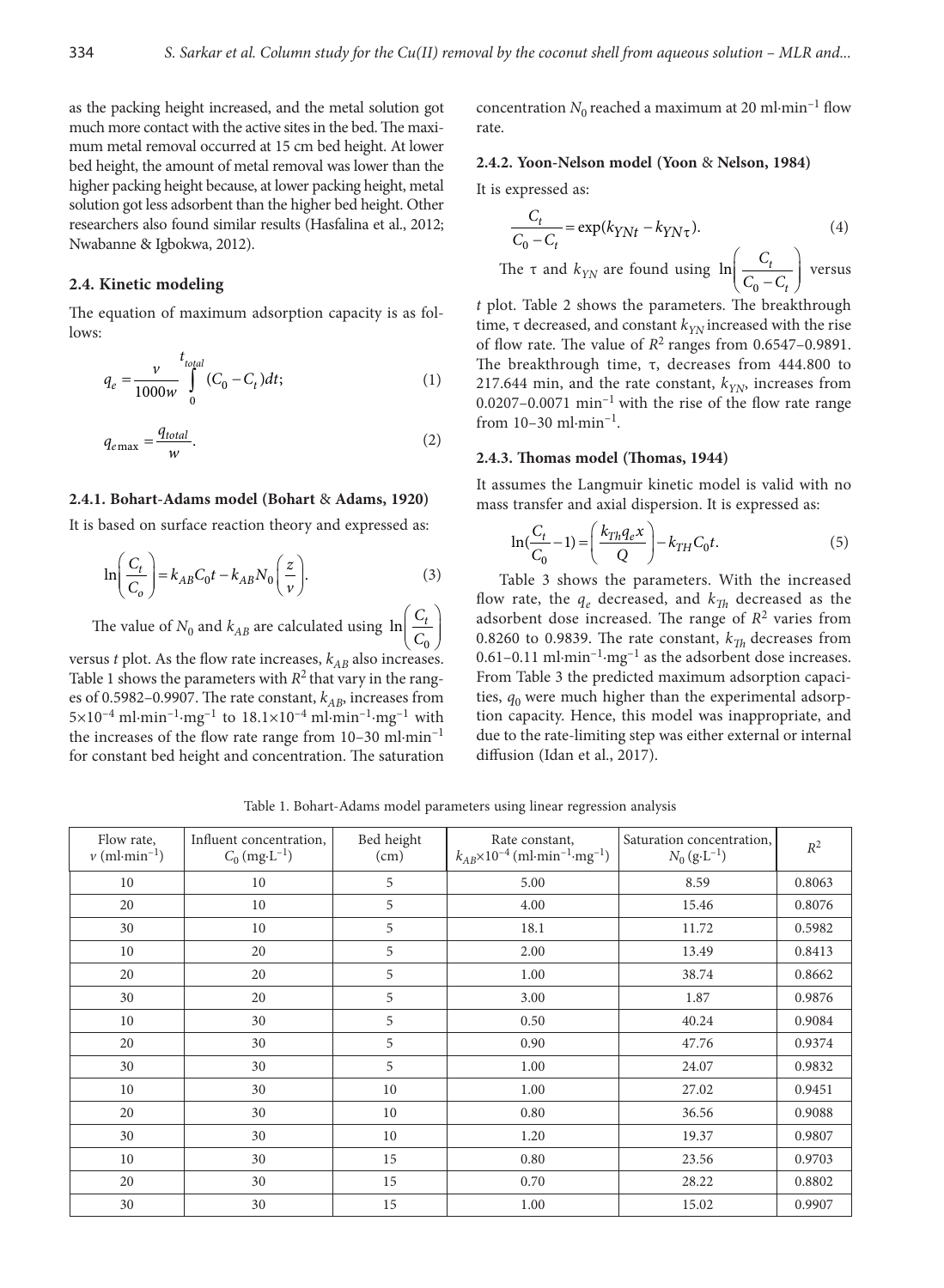| Flow rate,<br>$\nu$ (ml·min <sup>-1</sup> ) | Influent concentration,<br>$C_0$ (mg·L <sup>-1</sup> ) | Bed height<br>(cm) | Time,<br>$\tau$ (min) | Rate constant,<br>$k_{YN}$ (min <sup>-1</sup> ) | $R^2$  |
|---------------------------------------------|--------------------------------------------------------|--------------------|-----------------------|-------------------------------------------------|--------|
| 10                                          | 10                                                     | 5                  | 444.800               | 0.0071                                          | 0.8673 |
| 20                                          | 10                                                     | 5                  | 357.968               | 0.0064                                          | 0.7160 |
| 30                                          | 10                                                     | 5                  | 217.644               | 0.0207                                          | 0.6547 |
| 10                                          | 20                                                     | 5                  | 306.821               | 0.0070                                          | 0.8952 |
| 20                                          | 20                                                     | 5                  | 451.337               | 0.0049                                          | 0.9160 |
| 30                                          | 20                                                     | 5                  | 81.787                | 0.0111                                          | 0.9948 |
| 10                                          | 30                                                     | 5                  | 439.741               | 0.0026                                          | 0.9396 |
| 20                                          | 30                                                     | 5                  | 262.659               | 0.0043                                          | 0.9621 |
| 30                                          | 30                                                     | 5                  | 41.966                | 0.0100                                          | 0.9881 |
| 10                                          | 30                                                     | 10                 | 333.777               | 0.0035                                          | 0.9464 |
| 20                                          | 30                                                     | 10                 | 461.971               | 0.0038                                          | 0.9521 |
| 30                                          | 30                                                     | 10                 | 85.806                | 0.0064                                          | 0.9754 |
| 10                                          | 30                                                     | 15                 | 1288.585              | 0.0031                                          | 0.9753 |
| 20                                          | 30                                                     | 15                 | 607.288               | 0.0030                                          | 0.9464 |
| 30                                          | 30                                                     | 15                 | 95.514                | 0.0055                                          | 0.9891 |

Table 2. Yoon-Nelson model parameters using linear regression analysis

Table 3. Thomas model parameters using linear regression analysis

| Flow rate,<br>$\nu$ (ml·min <sup>-1</sup> ) | Influent concentration,<br>$C_0$ (mg·L <sup>-1</sup> ) | Bed height<br>(cm) | $k_{\mathcal{T}_n}$ (ml·min <sup>-1</sup> ·mg <sup>-1</sup> ) | $q_{e(\mathrm{cal})} \def\Gx{\Xi}(\mathrm{mg} \cdot \mathrm{g}^{-1})$ | $q_{e(\exp)} \def\Gx{\Xi}(\mathfrak{g}\mathfrak{g}^{-1})$ | $\mathbb{R}^2$ |
|---------------------------------------------|--------------------------------------------------------|--------------------|---------------------------------------------------------------|-----------------------------------------------------------------------|-----------------------------------------------------------|----------------|
| 10                                          | 10                                                     | 5                  | 0.61                                                          | 7.94                                                                  | 4.44                                                      | 0.9036         |
| 20                                          | 10                                                     | 5                  | 0.57                                                          | 14.24                                                                 | 7.99                                                      | 0.8442         |
| 30                                          | 10                                                     | 5                  | 1.03                                                          | 5.51                                                                  | 8.82                                                      | 0.8260         |
| 10                                          | 20                                                     | 5                  | 0.25                                                          | 12.31                                                                 | 6.77                                                      | 0.8747         |
| 20                                          | 20                                                     | 5                  | 0.22                                                          | 30.09                                                                 | 16.62                                                     | 0.9116         |
| 30                                          | 20                                                     | 5                  | 0.46                                                          | 13.13                                                                 | 7.42                                                      | 0.9620         |
| 10                                          | 30                                                     | 5                  | 0.07                                                          | 29.67                                                                 | 14.93                                                     | 0.9424         |
| 20                                          | 30                                                     | 5                  | 0.12                                                          | 28.63                                                                 | 16.62                                                     | 0.9704         |
| 30                                          | 30                                                     | 5                  | 0.15                                                          | 14.34                                                                 | 7.34                                                      | 0.9452         |
| 10                                          | 30                                                     | 10                 | 0.11                                                          | 22.93                                                                 | 12.27                                                     | 0.9801         |
| 20                                          | 30                                                     | 10                 | 0.12                                                          | 22.84                                                                 | 12.45                                                     | 0.9515         |
| 30                                          | 30                                                     | 10                 | 0.14                                                          | 8.33                                                                  | 4.40                                                      | 0.9412         |
| 10                                          | 30                                                     | 15                 | 0.12                                                          | 16.81                                                                 | 8.98                                                      | 0.9839         |
| 20                                          | 30                                                     | 15                 | 0.10                                                          | 50.05                                                                 | 9.25                                                      | 0.9422         |
| 30                                          | 30                                                     | 15                 | 0.10                                                          | 5.01                                                                  | 1.58                                                      | 0.9215         |

### **2.4.4. Wolborska model (Wolborska, 1989)**

It is expressed as:

$$
\ln\left(\frac{C_t}{C_o}\right) = k_{AB}C_0t - k_{AB}N_0\left(\frac{z}{\nu}\right).
$$
 (6)

The external mass transfer coefficient, β, increases with the flow rate value and decreases at higher bed height values. The value of  $R^2$  ranges from 0.5982-0.9907 and is shown in Table 4. The β increased from  $0.6290 - 0.9334$ L·min–1 as flow rate rises 10–20 ml·min–1. Similarly, saturation concentration is maximum at 20 ml·min–1.

## **2.4.5. Yan et al. model (Yan et al., 2001)**

The model is:

$$
\ln\left(\frac{Ct}{C_0 - Ct}\right) = \frac{K_Y}{Q} \cdot \text{Coln}\left(\frac{Q^2}{K_Y q_Y m}\right) + \frac{K_Y C_0}{Q} \ln t. \quad (7)
$$

The *qY* increases at a higher bed height and flow rate. However,  $K_Y$  increases only at a higher flow rate. The ranges of correlation coefficient lie between 0.8278–0.9913. Table 5 shows the model parameters. The higher adsorption capacity and the value of the correlation coefficient prove that the model was well fitted. The rate constant,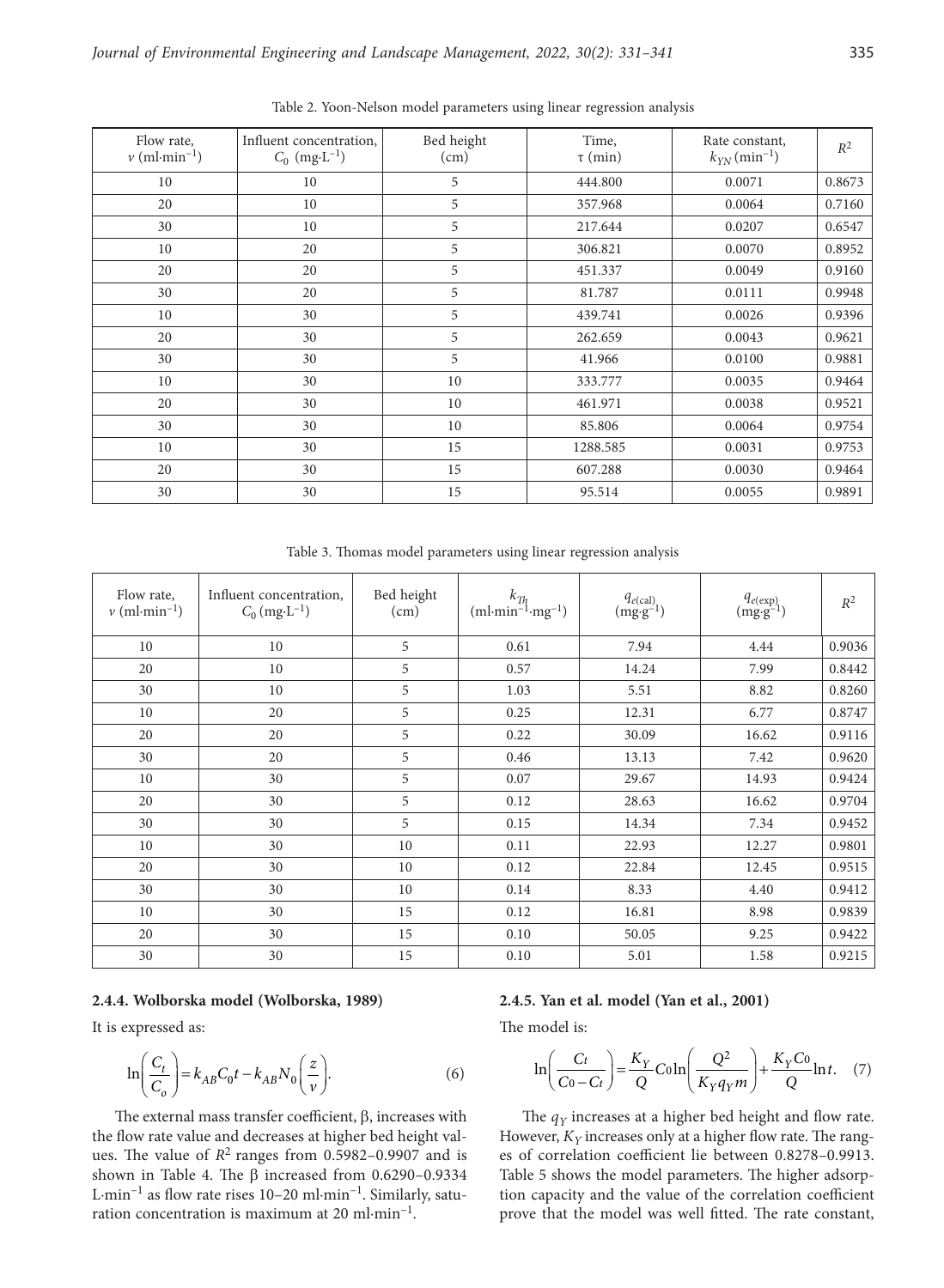| Flow rate,<br>$\nu$ (ml·min <sup>-1</sup> ) | Influent concentration,<br>$C_0$ (mg·L <sup>-1</sup> ) | Bed height<br>(cm) | $\beta$<br>$(L \cdot \text{min}^{-1})$ | Saturation concentration,<br>$N_0$ (g·L <sup>-1</sup> ) | $\mathbb{R}^2$ |
|---------------------------------------------|--------------------------------------------------------|--------------------|----------------------------------------|---------------------------------------------------------|----------------|
| 10                                          | 10                                                     | 5                  | 0.6290                                 | 8.59                                                    | 0.8063         |
| 20                                          | 10                                                     | 5                  | 0.9334                                 | 15.46                                                   | 0.8076         |
| 30                                          | 10                                                     | 5                  | 2.6809                                 | 11.72                                                   | 0.5982         |
| 10                                          | 20                                                     | 5                  | 0.4447                                 | 13.49                                                   | 0.8413         |
| 20                                          | 20                                                     | 5                  | 0.9227                                 | 38.74                                                   | 0.8662         |
| 30                                          | 20                                                     | 5                  | 0.7375                                 | 1.87                                                    | 0.9876         |
| 10                                          | 30                                                     | 5                  | 0.2819                                 | 40.24                                                   | 0.9084         |
| 20                                          | 30                                                     | 5                  | 0.5615                                 | 47.76                                                   | 0.9370         |
| 30                                          | 30                                                     | 5                  | 0.5520                                 | 24.07                                                   | 0.9832         |
| 10                                          | 30                                                     | 10                 | 0.3575                                 | 27.02                                                   | 0.9451         |
| 20                                          | 30                                                     | 10                 | 0.3915                                 | 36.56                                                   | 0.9080         |
| 30                                          | 30                                                     | 10                 | 0.2937                                 | 19.37                                                   | 0.9807         |
| 10                                          | 30                                                     | 15                 | 0.2652                                 | 23.56                                                   | 0.9703         |
| 20                                          | 30                                                     | 15                 | 0.2643                                 | 28.22                                                   | 0.8802         |
| 30                                          | 30                                                     | 15                 | 0.1968                                 | 15.02                                                   | 0.9907         |

Table 4. Wolborska model parameters using linear regression analysis

 $K<sub>Y</sub>$  increases 1428.13–7152.06 ml·mg<sup>-1</sup>·min<sup>-1</sup> as the flow rate increases. Still, adsorption capacity does not follow any definite pattern, and the maximum value is obtained at 20 ml·min–1 for a fixed adsorbent dose.

Based on the correlation coefficient,  $R^2$ , the Yan et al. model was suitable to predict the Cu(II) adsorption behavior in fixed-bed.

### **2.4.6. Bed Depth Service Time (BDST) model**

It is a straightforward technique for the relationship between the bed height and service time in which the process concentrations and adsorption are the parameters. Initially, Bohart and Adams (1920) formulated a correlation between bed height and breakthrough time. Later on, Hutchins (1973) linearized this model as:

$$
t = \frac{N_0}{C_0 \nu} z - \frac{1}{k_B C_0} \ln \left( \frac{C_0}{C_t} - 1 \right).
$$
 (8)

Equation (8) has a linear form and is represented as:

$$
t = mz + b,\tag{9}
$$

where:

$$
m = \frac{N_0}{C_0 \nu};\tag{10}
$$

$$
b = -\frac{1}{k_B C_0} \ln \left( \frac{C_0}{C_t} - 1 \right).
$$
 (11)

Figure 7 shows the plot of service time vs. bed depth at the flow rate of 30 ml·min–1 and influent concentration of 30 mg·L–1 . The high correlation coefficient magnitude  $(R<sup>2</sup> > 0.99)$  indicated the suitability of this model for the present adsorption system. The value of  $k_B$  and  $N_0$  was evaluated from the plot's intercept and slope (Figure 7) and shown in Table 6. These parameters could be used for the scale-up design of the fixed-bed column.

Table 5. Yan et al. model parameters using linear regression analysis

| Flow rate,<br>$\nu$ (ml·min <sup>-1</sup> ) | Influent concentration,<br>$C_0$ (mg·L <sup>-1</sup> ) | Bed height<br>(cm) | Rate constant, $k_y$<br>$(ml·mg-1·min-1)$ | $q_Y$<br>$(mg \cdot g^{-1})$ | $R^2$  |
|---------------------------------------------|--------------------------------------------------------|--------------------|-------------------------------------------|------------------------------|--------|
| 10                                          | 10                                                     | 5                  | 1428.13                                   | 5.94                         | 0.9778 |
| 20                                          | 10                                                     | 5                  | 2093.20                                   | 12.57                        | 0.9913 |
| 30                                          | 10                                                     | 5                  | 7152.06                                   | 4.43                         | 0.8657 |
| 10                                          | 20                                                     | 5                  | 399.97                                    | 16.74                        | 0.9851 |
| 20                                          | 20                                                     | 5                  | 749.32                                    | 38.40                        | 0.9745 |
| 30                                          | 20                                                     | 5                  | 564.915                                   | 28.29                        | 0.9267 |
| 10                                          | 30                                                     | 5                  | 124.88                                    | 117.51                       | 0.9613 |
| 20                                          | 30                                                     | 5                  | 265.02                                    | 99.56                        | 0.9335 |
| 30                                          | 30                                                     | 5                  | 214.51                                    | 32.60                        | 0.9724 |
| 10                                          | 30                                                     | 10                 | 355.74                                    | 38.82                        | 0.8839 |
| 20                                          | 30                                                     | 10                 | 395.10                                    | 68.79                        | 0.9518 |
| 30                                          | 30                                                     | 10                 | 189.57                                    | 50.71                        | 0.8278 |
| 10                                          | 30                                                     | 15                 | 343.60                                    | 47.41                        | 0.7917 |
| 20                                          | 30                                                     | 15                 | 404.00                                    | 50.66                        | 0.9677 |
| 30                                          | 30                                                     | 15                 | 182.81                                    | 44.79                        | 0.8851 |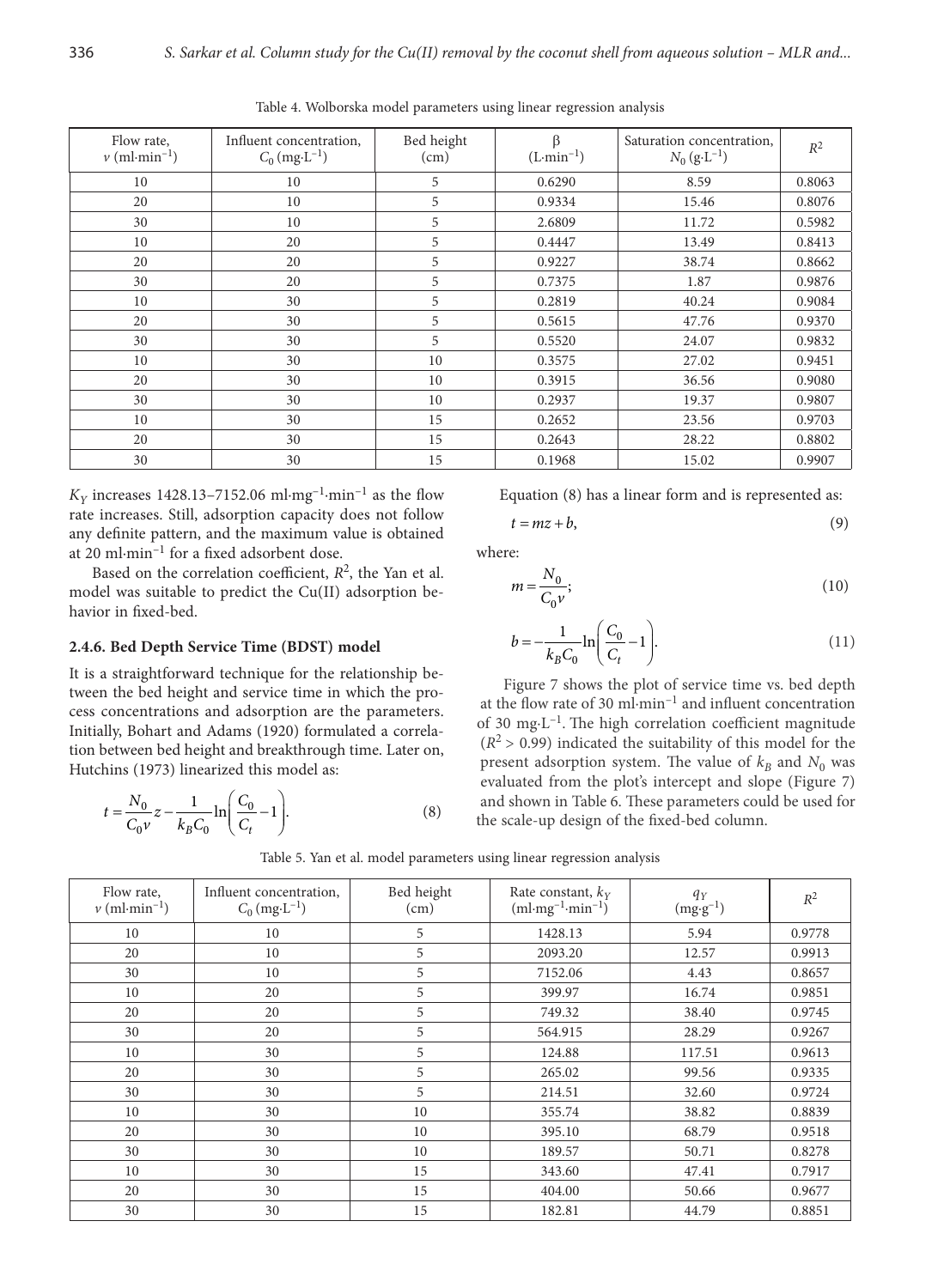Table 6. Regression analysis of service time vs. bed height. Flow rate: 30 ml·min<sup>-1</sup>; Influent concentration: 30 mg·L<sup>-1</sup>,  $\frac{C_t}{C_t}$ 0  $\frac{C_t}{C_0} = 0.1$ 

| Bed<br>height<br>(cm) | Break-<br>through<br>time<br>(min) | Exhaust<br>time<br>(min) | $\begin{array}{c} N_0 \\ (\mathrm{g}\cdot \mathrm{L}^{-1}) \end{array}$ | $k_{R}$<br>$(L·mg-1·min-1)$ | Corre-<br>lation<br>coeffi-<br>cient<br>$R^2$ |
|-----------------------|------------------------------------|--------------------------|-------------------------------------------------------------------------|-----------------------------|-----------------------------------------------|
| 5                     | 22.21                              | 683.85                   |                                                                         |                             |                                               |
| 10                    | 50.43                              | 783.60                   | 5.42                                                                    | $8.59X10^{-3}$              | 0.9987                                        |
| 15                    | 82.43                              | 924.91                   |                                                                         |                             |                                               |



#### **2.4.7. MLR modeling**

The following equation is evaluated from the experimental data (Table 7) when coconut shell has been used as the adsorbent to measure the removing efficiency of  $Cu(II):$ 

$$
y = 1.068475 - 0.244450 \times x_1 - 1.106807 \times x_2 -
$$
  
0.202499 \times x\_3 + 0.008984 \times x\_4. (12)

The variance of the estimate, MSE, and correlation coefficient calculated from Eq. (12) are 0.058169, 0.003384, and 0.970538, respectively, with a *t*-value of 1.9702 for 234 degrees of freedom with a 95% confidence range. The comparison of predicted to the experimental values can be seen in Figure 8.

Table 7. Data description for MLR and GA analyses

| Independent variable                     | Range         |                     |
|------------------------------------------|---------------|---------------------|
| Adsorbent                                | Coconut shell |                     |
| Flow rate $(mg/L)$                       | $x_1$         | $10 \text{ to } 30$ |
| Contact time (min)                       | $x_2$         | 10 to 1040          |
| Initial concentration (mg/L)             | $x_3$         | 10 to 30            |
| Effluent concentration $(mg/L)$<br>$x_4$ |               | 0 to $29.46$        |
| Dependent variable                       |               |                     |
| Percentage removal                       |               | 0.67 to 100         |



Figure 8. Regression analysis comparison curve with coconut shell as adsorbent

#### **2.4.8. GA modeling**

Analyses using genetic algorithm (GA) have provided us with excellent modeling in the past. With this expectation, the present study has been undertaken for modeling. The three different random distribution of the same data has been considered, i.e.,  $RCu_1$ ,  $RCu_2$ , and  $RCu_3$  are the three different sets used for the GA analyses separately. This separation of different distributions is expected to eliminate all possibilities of random error. The roulette selection rule, the probability of crossing over, and the mutation of 0.9 and 0.1, respectively, have produced the best network architecture. Figure 9 presents the errors concerning the



Figure 9. Variation of generation number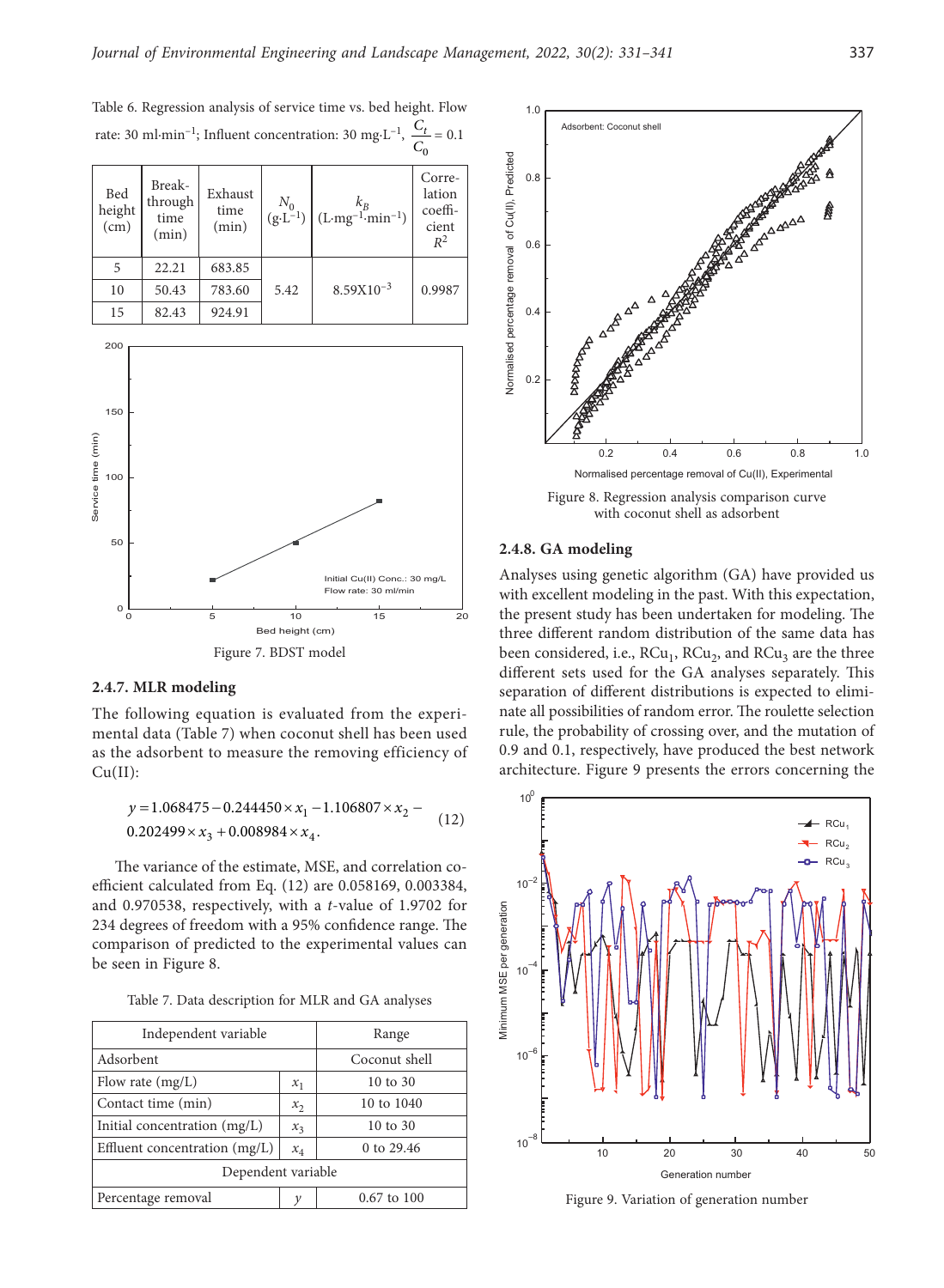various, i.e., 50 generation numbers. The generation with the least error is considered for the final prediction.

Along with the generation number, the value of population size has also been kept at 50. From Figure 10 it can be ascertained that the performance is excellent. The numbers concerning the error and the excellent correlation coefficient value from Table 8 also reiterate this fact. So, it can be said that GA has been applied successfully for the present study for modeling.



Figure 10. Final comparison related to GA prediction

### **3. Disposal of the metal-loaded adsorbent**

Initially, at 700 °C, the loaded adsorbents are burned for 1 h. 5 mg of the ash sample is mixed in deionized water with a volume of 25 ml to have a solid-liquid ratio of 1:5 (Liu & Sun, 2012; Senthil et al., 2015). After 24 h of repeated stirring, the filtrate was tested for Cu(II) ions. It was seen that Cu(II) ions did not come out from the given ash sample.

### **4. Desorption studies**

The desorption study was carried out using Concentrated HCl (1–6 N). Figure 11 shows the regeneration graph, and as the strength of HCl increases, the regeneration capability of the adsorbent increases (Singha & Das, 2013). The regeneration process continued up to the second cycle, and regeneration process continued up to the second cycle, and<br>adsorption efficiency decreased rapidly after the 2<sup>nd</sup> cycle.<br>adsorption efficiency decreased rapidly after the 2<sup>nd</sup> cycle.<br>adsorption efficiency decreased rapid



Figure 11. Regeneration plot with experimental data for the adsorption of Cu(II) on coconut shell

## **5. FTIR study**

Figure 12 represents the FTIR spectra of Cu(II) loaded and fresh coconut shells. The band shifted around the peak 3430 cm–1 shows the involvement of –OH group. The peak around 2910  $cm^{-1}$  is for -CH stretching in -CH,  $-CH<sub>2</sub>$ , and  $-CH<sub>3</sub>$  groups. The bands at around 1740 and 1255  $cm^{-1}$  indicate the C=C bonds in aromatic rings. The presence of C–O carboxyl bands at 1635 and 1250 cm–1. The 1597 and 1505  $cm^{-1}$  peaks represent the conjugate C–O group in the aromatic ring for lignin and  $1460 \text{ cm}^{-1}$ peak for  $-C-H$  in lignin. 1422 cm<sup>-1</sup> band is due to  $-CH_2$ deformation in cellulose or the –C–H deformation in the lignin. 950 to 1100 cm–1 peaks indicate C–H group's presence in cellulose, and the  $1237 \text{ cm}^{-1}$  is for C–O group



loaded coconut shell

| Table 8. Performance of the optimized GA network |  |  |
|--------------------------------------------------|--|--|
|--------------------------------------------------|--|--|

| Randomisation No. | Minimum MSE of<br>cross-validation | AARE     | $SD(\sigma)$ | MSE      | CCC(R)   |
|-------------------|------------------------------------|----------|--------------|----------|----------|
| $RCu_1$           | $1.1964\times10^{-7}$              | 0.000853 | 0.001781     | 0.000696 |          |
| RCu <sub>2</sub>  | $9.6785 \times 10^{-8}$            | 0.000892 | 0.001834     | 0.001280 | 0.999999 |
| RCu <sub>3</sub>  | $1.0149\times10^{-7}$              | 0.005152 | 0.022379     | 0.000740 |          |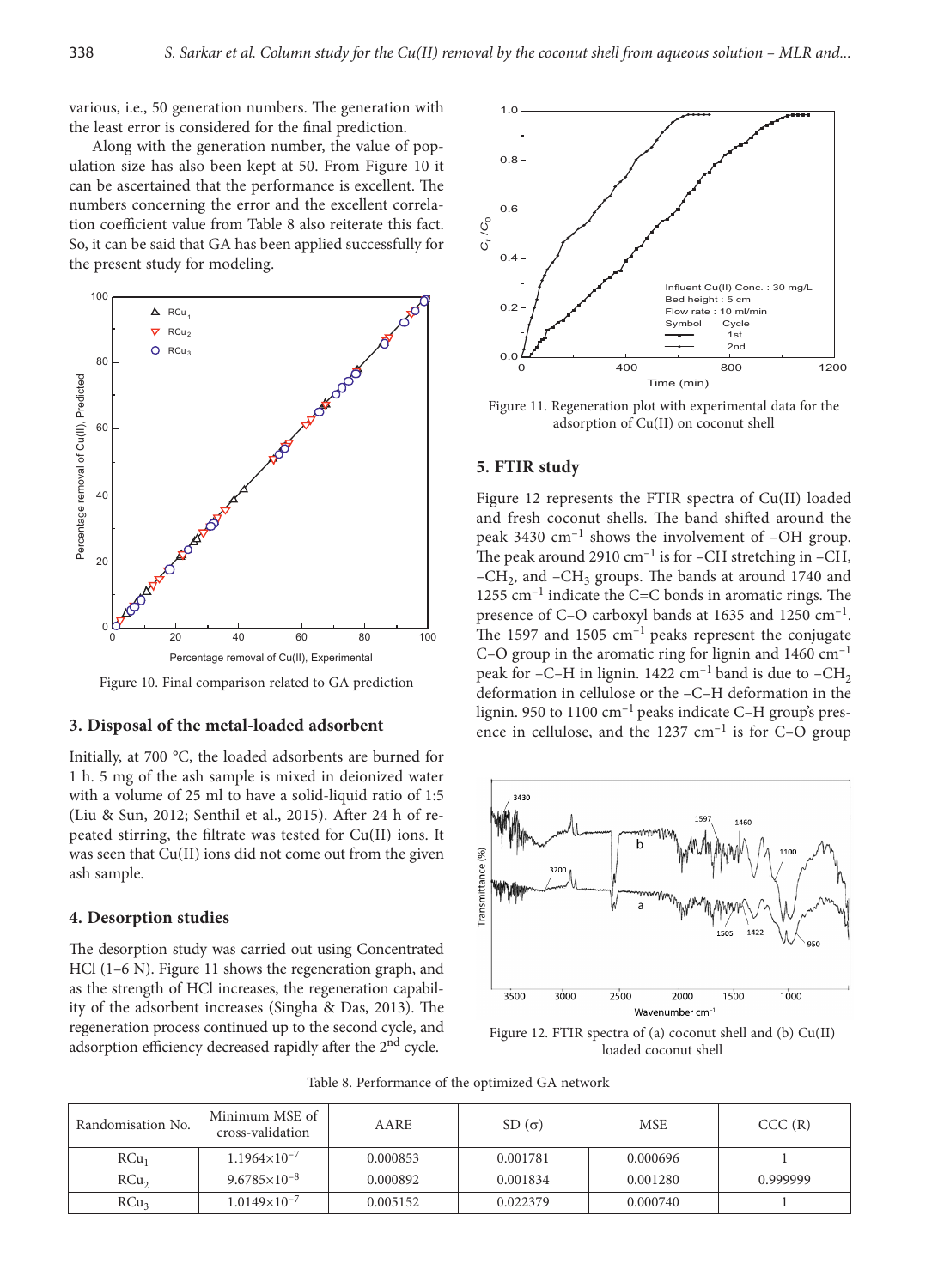from the acetyl group in the lignin.  $1610 \text{ cm}^{-1}$  peak represents the C–O–C group from cellulose and hemicellulose. The band  $1370 \text{ cm}^{-1}$  is for C-H deformation in the cellulose as well as in the hemicellulose. The observed peak at 1035 cm–1 represents Si–O stretching and bending, indicating silica. Due to the N–H group, the peak at 3430 cm<sup>-1</sup> shifted to around 3200 cm<sup>-1</sup> in the metal-loaded coconut shell.

## **6. Comparison study of copper adsorption between different adsorbents**

A comparison study based on the adsorptive capacities of the adsorbents was also reported. The maximum capacity for adsorption as per the Thomas model was compared and represented in Table 9. The adsorptive capacity of an

| Table 9. Different capacities of Cu(II) removal by several |  |
|------------------------------------------------------------|--|
| adsorbents previously reported by other researchers        |  |

| Adsorbents                                                       | Thomas<br>maximum<br>adsorption<br>capacity<br>$(mg·g-1)$ | References                     |
|------------------------------------------------------------------|-----------------------------------------------------------|--------------------------------|
| Functionalized SBA-1<br>mesoporous silica with<br>polyamidomines | 101.68                                                    | Shahbazi et al. (2013)         |
| Kenaf (Hibiscus<br>Cannabius, L) fibers                          | 42.27                                                     | Liu and Sun $(2012)$           |
| Polyaniline-coated saw<br>dust                                   | 58.23                                                     | Senthil et al. (2015)          |
| Surface modified<br>eucalyptus globulus<br>seeds                 | 300.5                                                     | Kapur and Mondal<br>(2016)     |
| Magnetized saw dust<br>$(Fe2O3-SD)$                              | 43.45                                                     | Kapur and Mondal<br>(2016)     |
| Amino functionilized<br>ramie stalk                              | 33.55                                                     | Wang et al. (2018)             |
| Sugar cane baggasse                                              | 67.36                                                     | Xavier et al. (2018)           |
| Rice Husk Ash                                                    | $3.07 - 10.77$                                            | Sarkar and Das (2016a)         |
| Activated neem bark                                              | 12.45                                                     | Maheshwari and Gupta<br>(2016) |
| Tetraethylenepent-<br>amine modified sugar<br>cane bagasse       | 16.52                                                     | Chen et al. (2017)             |
| Rice husk based<br>carbon                                        | 36.41                                                     | Yahaya et al. (2011)           |
| Free algae Sargassum<br>sp.                                      | 96.32                                                     | Barquilha et al. (2017)        |
| Immobilized algae<br>Sargassum sp.                               | 130.91                                                    | Barquilha et al. (2017)        |
| Peanut shell                                                     | 30.67                                                     | Banerjee et al. (2019b)        |
| Almond shell                                                     | 12.96                                                     | Banerjee et al. (2019b)        |
| Pistochio shell                                                  | 33.64                                                     | Banerjee et al. (2019a)        |
| Guava leaves                                                     | 49.04                                                     | Mitra and Das (2020)           |
| Hyacinth root                                                    | 16.62                                                     | Mitra and Das (2020)           |
| Coconut shell                                                    | $5.01 - 30.09$                                            | Present study                  |

adsorbent is dependent on its characteristics. It changes with various process conditions. The Physical characterization of coconut shells reveals that coconut shells have many metal-binding groups and a high surface area. These are very suitable for Cu(II) adsorption. The capacity of adsorption of the coconut shell was excellent when it was compared with the other adsorbents.

### **Conclusions**

The fixed-bed experiments were performed using coconut shells as adsorbents. The optimal Cu(II) removal adsorption was obtained at 20 ml $\cdot$ min<sup>-1</sup>, flow rate, 30 mg $\cdot$ L<sup>-1</sup> metal solution, and 15 cm bed height. The breakthrough curves were analyzed by using different kinetic models. The Thomas, Yoon-Nelson, and Yan et al. models were well fitted for the data for predicting the breakthrough curves. However, Yan et al. model had been the most suitable. Maximum adsorption capacity,  $q_e$  according to Thomas model, was 30.09 mg·g–1 obtained at 20 ml/min, flow rate, 30 mg $\cdot$ L<sup>-1</sup> metal solution, and 15 cm bed height. The Thomas maximum adsorption capacity was compared with the literature value. MLR and GA modeling has been successfully performed by analyzing the experimental data. The coconut shell can be an excellent green adsorbent related to the adsorption of Cu(II). It can also be used and applied in small and medium-sized industries in 3rd World countries.

## **Acknowledgements**

S. Sarkar is thankful to UGC, Govt. of India, New Delhi (F1-17.1/2012-13/RGNF-2012-13-SC-WES-24757/(SA-III/Website) dt. 6.6.12) for the research fellowship.

### **Nomenclature**

- $C_0$  initial Cu(II) concentration (mg·L<sup>-1</sup>)
- $C_t$  Cu(II) concentration at time *t* (mg·L<sup>-1</sup>)
- $k_B$  adsorption rate constant in BDST model  $(L·min<sup>-1</sup>·mg<sup>-1</sup>)$
- $k_{AB}$  kinetic constant (ml·min<sup>-1</sup>·mg<sup>-1</sup>)
- $k_{Th}$  rate constant (ml·min<sup>-1</sup>·mg<sup>-1</sup>)
- $k_{YN}$  rate constant (min<sup>-1</sup>)
- $k_y$  rate constant (ml·mg<sup>-1</sup>·min<sup>-1</sup>)
- *m* mass of the adsorbent (g)
- $N_0$  adsorption capacity (g·L<sup>-1</sup>)
- *qe* Thomas maximum adsorption capacity (mg·g–1)
- *x* mass of the adsorbent (g)
- *Q* flow rate of metal solution (ml·min–1)
- *t* breakthrough time (min)
- flow rate of metal solution  $(ml·min^{-1})$
- *z* bed depth (cm)

### **Greek letters**

- β Wolborska model constant (L·min–1)
- τ time required for 50% adsorbate breakthrough (min)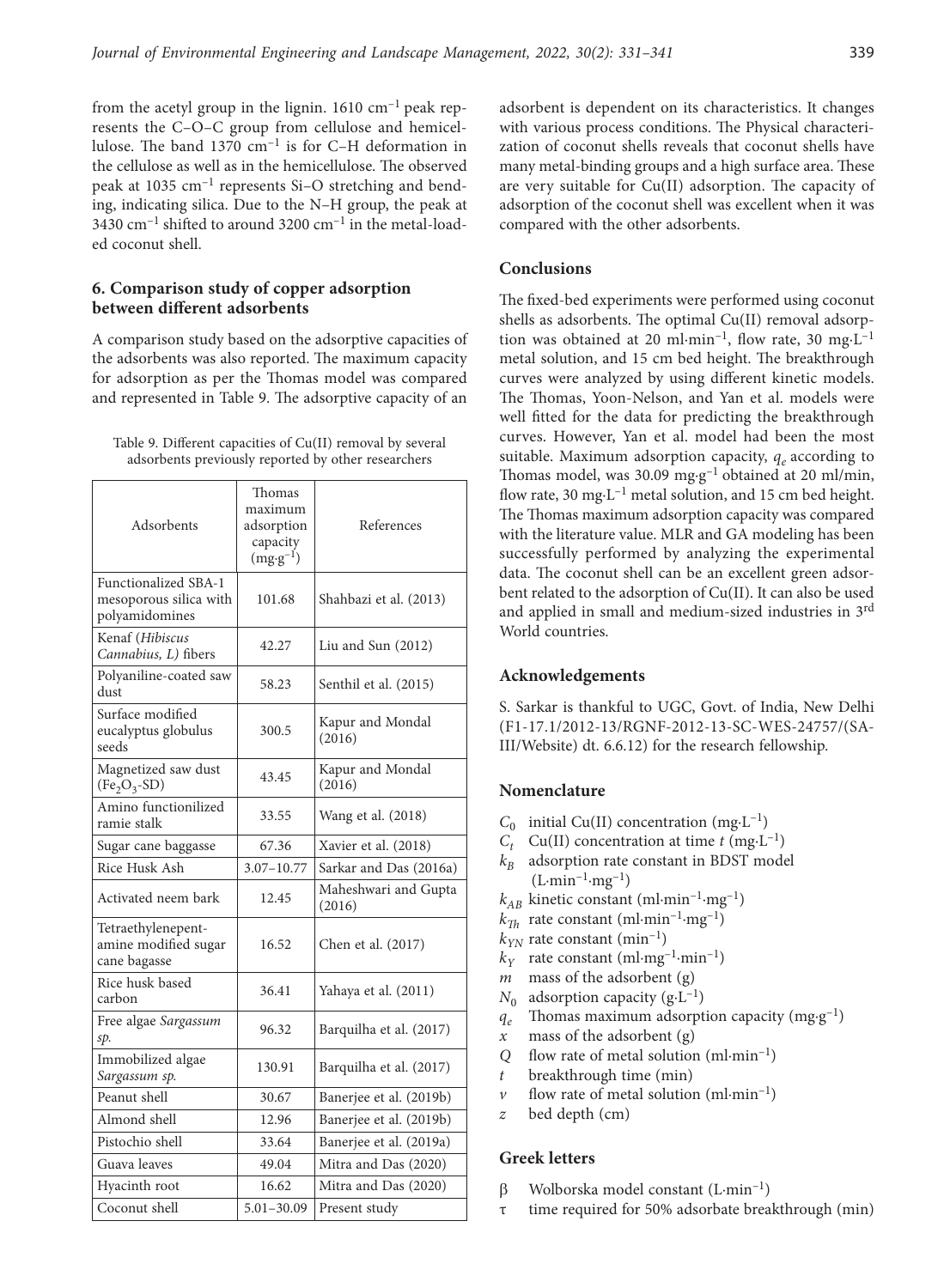## **References**

- Ahmad, R., Kumar, R., & Haseeb, S. (2012). Adsorption of  $Cu<sup>2+</sup>$  from aqueous solution onto iron oxide coated eggshell powder: Evaluation of equilibrium, isotherms, kinetics, and regeneration capacity. *Arabian Journal of Chemistry*, *5*(3), 353–359. <https://doi.org/10.1016/j.arabjc.2010.09.003>
- Arena, N., Lee, J., & Clift, R. (2016). Life Cycle Assessment of activated carbon production from coconut shells. *Journal of Cleaner Production*, *125*, 68–77.

<https://doi.org/10.1016/j.jclepro.2016.03.073>

- Banerjee, M., Basu, R. K., & Das, S. K. (2019a). Adsorptive removal of Cu(II) by pistachio shell: Isotherm study, kinetic modelling and scale-up designing – continuous mode. *[Envi](https://www.sciencedirect.com/journal/environmental-technology-and-innovation)[ronmental Technology](https://www.sciencedirect.com/journal/environmental-technology-and-innovation)* & *Innovation*, *15*, 100419. <https://doi.org/10.1016/j.eti.2019.100419>
- Banerjee, M., Basu, R. K., & Das, S. K. (2019b). Cu(II) removal using green adsorbents: Kinetic modeling and plant scaleup design. *[Environmental Science and Pollution Research](https://link.springer.com/journal/11356)*, *26*, 11542–11557. <https://doi.org/10.1007/s11356-018-1930-5>
- Barquilha, C. E. R., Cossich, E. S., Tavares, C. R. G., & Silva, E. A. (2017). Biosorption of nickel(II) and copper(II) ions in batch and fixed-bed columns by free and immobilized marine algae *Sargassum* sp. *[Journal of Cleaner Production](https://www.sciencedirect.com/journal/journal-of-cleaner-production)*, *150*, 58–64. <https://doi.org/10.1016/j.jclepro.2017.02.199>
- Bohart, G. S., & Adams, E. Q. (1920). Some aspects of the behavior of charcoal with respect to chlorine. *Journal of the American Chemical Society*, *42*, 523–544. <https://doi.org/10.1021/ja01448a018>
- Bureau of Indian Standards. (2012). *Indian standard drinking water* – *specification* (IS 10500:2012, 2nd ed.). <http://cgwb.gov.in/Documents/WQ-standards.pdf>
- Chen, J.-D., Yu, J.-X., Wang, F., Tang, J.-Q., Zhang, Y.-F., Xu, Y. L., & Chi, R.-A. (2017). Selective adsorption and recycle of  $Cu<sup>2+</sup>$  from aqueous solution by modified sugarcane bagasse under dynamic condition. *Environmental Science and Pollution Research*, *24*(10), 9202–9209. <https://doi.org/10.1007/s11356-017-8608-2>
- Das, A., Bar, M., Bar, N., & Das, S. K. (2019). Adsorptive removal of Cr(VI) from aqueous solution: Kinetic, isotherm, thermodynamics, toxicity, scaleup design, and GA modelling. *SN Applied Sciences*, *1*(7), 776.

<https://doi.org/10.1007/s42452-019-0813-9>

- Deepali. (2011). Bioremediation of chromium (VI) from textile industry's effluent and contaminated soil using *pseudomonas putida*. *Iranica Journal of Energy* & *Environment*, *2*(1), 24–31.
- Esposito, A., Pagnanelli, F., Lodi, A., Solisio, C., & Vegliò, F. (2001). Biosorption of heavy metals by *Sphaerotilus natans*: An equilibrium study at different pH and biomass concentrations. *Hydrometallurgy*, *60*(2), 129–141.

[https://doi.org/10.1016/S0304-386X\(00\)00195-X](https://doi.org/10.1016/S0304-386X(00)00195-X)

[Gallo-Cordova, A., Silva-Gordillo, M. del M., Muñoz, G. A.,](https://www.sciencedirect.com/science/article/pii/S2213343717303561?via%3Dihub)  [Arboleda-Faini, X.,](https://www.sciencedirect.com/science/article/pii/S2213343717303561?via%3Dihub) & Streitwieser, D. A. (2017). Comparison of the adsorption capacity of organic compounds present in produced water with commercially obtained walnut shell and residual biomass. *Journal of Environmental Chemical Engineering*, *5*(4), 4041–4050.

<https://doi.org/10.1016/j.jece.2017.07.052>

Ghosh, K., Bar, N., Biswas, A. B., & Das, S. K. (2021). Elimination of crystal violet from synthetic medium by adsorption using unmodified and acid-modified eucalyptus leaves with MPR and GA application. *Sustainable Chemistry and Pharmacy*, *19*, 100370. <https://doi.org/10.1016/j.scp.2020.100370>

- Hasfalina, C. M., Maryam, R. Z., Luqman, C. A., & Rashid, M. (2012). Adsorption of Copper (II) from aqueous medium in fixed-bed column by kenaf fibres. *APCBEE Procedia*, *3*, 255– 263. <https://doi.org/10.1016/j.apcbee.2012.06.079>
- Hutchins, R. A. (1973). New method simplifies design of activated-carbon system. *Chemical Engineering*, *80*, 133–138.
- Idan, I. J., Abdullah, L. C., Jamil, S. N. A. B. M., Obaid, M. K., & Choong, T. S. Y. (2017). Fixed-bed system for adsorption of anionic acid dyes from binary solute. *BioResources*, *12*(4), 8870–8885.
- Kapur, M., & Mondal, M. K. (2016). Design and model parameters estimation for fixed–bed column adsorption of Cu(II) and Ni(II) ions using magnetized saw dust. *Desalination and Water Treatment*, *57*(26), 12192–12203. <https://doi.org/10.1080/19443994.2015.1049961>
- Kuyucak, N., & Volesky, B. (1988). Biosorbents for recovery of metals from industrial solutions. *Biotechnology Letters*, *10*, 137–142. <https://doi.org/10.1007/BF01024641>
- Liu, D., & Sun, D. (2012). [Modeling adsorption of Cu\(II\) using](https://www.liebertpub.com/doi/full/10.1089/ees.2010.0435) [polyaniline-coated sawdust in a fixed-bed column](https://www.liebertpub.com/doi/full/10.1089/ees.2010.0435). *Environmental Engineering Science*, *29*(6), 461–465. <https://doi.org/10.1089/ees.2010.0435>
- Maheshwari, U., & Gupta, S. (2016). Removal of Cr(VI) from wastewater using activated neem bark in a fixed-bed column: Interference of other ions and kinetic modelling studies. *Desalination and Water Treatment*, *57*(18), 8514–8525. <https://doi.org/10.1080/19443994.2015.1030709>
- Mandal, A., Bar, N., & Das, S. K. (2020). Phenol removal from wastewater using low-cost natural bioadsorbent neem (Azadirachta indica) leaves: Adsorption study and MLR modelling. *Sustainable Chemistry and Pharmacy*, *17*, 100308. <https://doi.org/10.1016/j.scp.2020.100308>
- Mitra, T., & Das, S. K. (2020). Removal of Cu(II) ions using bio-adsorbents in fixed–Bed continuous bed mode–A comparative study and scale-up design. *[Environmental Progress](https://aiche.onlinelibrary.wiley.com/journal/19447450)* & *[Sustainable Energy](https://aiche.onlinelibrary.wiley.com/journal/19447450)*, *39*(5), e013417. <https://doi.org/10.1002/ep.13417>
- Mitra, T., Bar, N., & Das, S. K. (2019). Rice husk: Green adsorbent for Pb(II) and Cr(VI) removal from aqueous solution– column study and GA–NN modelling. *SN Applied Sciences*, *1*(5), 486. <https://doi.org/10.1007/s42452-019-0513-5>
- Mitra, T., Bar, N., & Das, S. K. (2021). Biosorption of Cu(II) ions from industrial effluents by rice husk: Experiment, statistical and ANN modelling. *Journal of Environmental Engineering and Landscape Management*, *29*(4), 441–448. <https://doi.org/10.3846/jeelm.2021.14386>
- Nag, S., Bar, N., & Das, S. K. (2019). Sustainable bioremadiation of Cd(II) in fixed bed column using green adsorbents: Application of Kinetic models and GA-ANN technique. *Environmental Technology* & *Innovation*, *13*, 130–145. <https://doi.org/10.1016/j.eti.2018.11.007>
- Nag, S., Bar, N., & Das, S. K. (2020). Cr(VI) removal from aqueous solution using green adsorbents in continuous bed column – statistical and GA-ANN hybrid modelling. *Chemical Engineering Science*, *226*, 115904.

<https://doi.org/10.1016/j.ces.2020.115904>

Ngah, W. S. W., & Hanafiah, M. A. K. M. (2008). Removal of heavy metal ions from wastewater by chemically modified plant wastes as adsorbents: A review. *Bioresource Technology*, *99*(10), 3935–3948.

<https://doi.org/10.1016/j.biortech.2007.06.011>

Nwabanne, J. T., & Igbokwa, P. K. (2012). Adsorption performance of packed bed column for the removal of lead (II) using oil palm fibre. *International Journal of Applied Science and Technology*, *2*(5), 106–115.